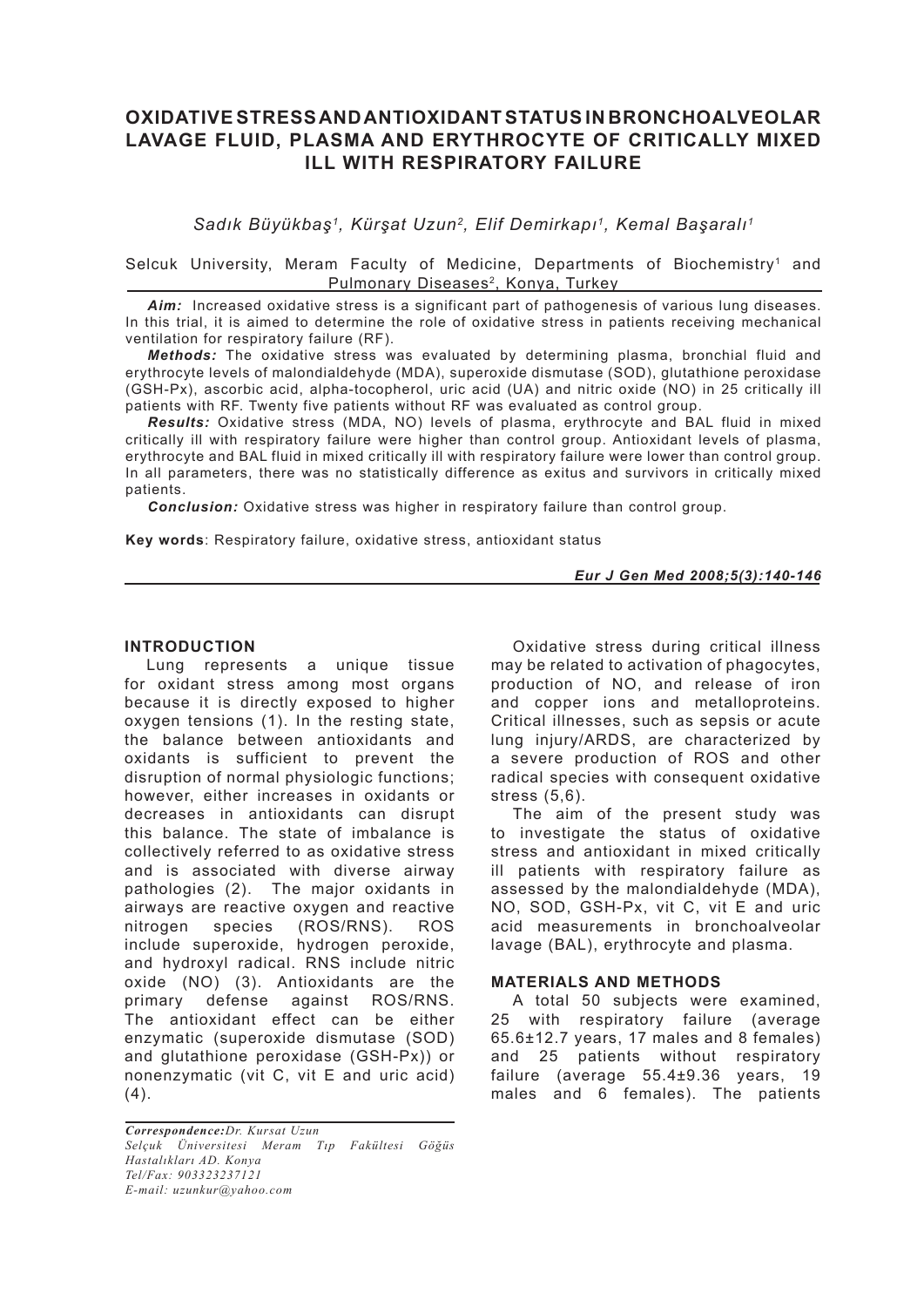| Table 1: Onaracteristics or patients and control group | Mixed critically ill patients | Control group       |
|--------------------------------------------------------|-------------------------------|---------------------|
| n                                                      | 25                            | 25                  |
| Sex (M/F)                                              | 17/8                          | 19/6                |
| Age, years                                             | $65.6 \pm 12.7$               | $55.4 \pm 9.36$     |
| Length of ICU stay, day                                | $13.35 \pm 8.4$               |                     |
| <b>APACHE II</b>                                       | $23.42 \pm 5.6$               | $4.7 \pm 1.2$       |
| $PCO_{2}$ , mmHg                                       | $67.41 \pm 24.6$              | $43.2 \pm 4.1$      |
| $PO_{2}$ , mmHg                                        | $53.7 \pm 12.8$               | $81.5 \pm 8.4$      |
| $HCO3$ , mmol/L                                        | $33.25 \pm 15.4$              | $22.1 \pm 2.1$      |
| pH                                                     | $7.32 \pm 0.15$               | $7.42 \pm 0.1$      |
| WBC, K/uL                                              | $14678.5 \pm 7361.8$          | $9237.4 \pm 2531.2$ |

**Table 1. Characteristics of patients and control group**

with respiratory failure including chronic obstructive pulmonary disease (COPD) (n: 15), pneumonia (n: 7) and congestive heart failure (n:3) were divided into two groups as exitus (n:15) and survivor (n: 10) patients. Control group was including patients who performed diagnostic bronchoscopy (lung cancer (n: 18), COPD (n: 7)). Bronchoscopy was performed as described previously (7). Control group is heavy smoker.

BAL; BAL was obtained via endotracheal tube. BAL was performed by Combicath© (Plastimed Division, Prodimed, Saint-Leu-La-Foret Cedex, France). About 15 ml of fluid recovered from each subject were centrifuged for 10 min at 300 x g to separate the BAL cells from the acellular BAL fluid.

MDA; Malondialdehyde levels were estimated by the double-heating method of Wasowitz (8). MDA, an endproduct of fatty acid peroxidation, reacts with thiobarbituric acid (TBA) to form a coloured complex. The principle of the method is the spectrophotometric measurement of the colour generated by the reaction of TBA with MDA. The concentration of MDA was calculated by the absorbance coefficient of the MDA–TBA complex (absorbance coefficient e =  $1.56 \times 10^5$  L/mol per cm) and is expressed as µmol / L for plasma and BAL, and nmol/gr Hb for erytrocyte.

Total SOD; Total SOD activity (Cu/Zn and Mn) was determined according to the method of Sun et al (9). Briefly, the principle of the method is based on the inhibition of nitroblue tetrazolium (NBT) reduction by the xanthine/XO system as a superoxide generator. Activity was assessed in the ethanol phase of the supernatant after 1.0 mL ethanol/chloroform mixture (5/3, v/v) was added to the same volume of sample and centrifuged at 4000 g for 30 min at 4 0C. One unit of SOD was defined as the enzyme amount causing 50% inhibition in the rate of NBT reduction. Activity was expressed as U/ml for plasma and BAL, and U/mg Hb for erytrocyte in 560 nm wavelent.

Erythrocyte GSH-Px; Erytrocyte Glutathione peroxidase activity was measured according to the method of Paglia and Valentine (10). The enzymatic reaction in the tube that contained reduced nicotinamide adenine dinucleotide phosphate, reduced glutathione, sodium azide and glutathione reductase was initiated by the addition of hydrogen peroxide  $(H_2O_2)$  and the change in absorbance at 340 nm was monitored with a spectrophotometer. Hb determination was done by spectrophotometric cyanmethemoglobin method (Drapkin's solution) and results were given gr/dl . Erytrocyte GSH-Px activity is given in U/gr Hb. All samples were assayed in duplicate.

Plazma E vitamin; The estimated procedure of plasma alpha tocopherol is based upon the original Emmerie-Engel tocopherol assay (11). 0.5 ml of plasma, 0.5 ml of absolue ethanol and 1 ml of n-heptan were pipetted into a glassstoppered 15-ml centrifuge tube. The contents of tube were shaken vigorously by hand for 2 min and centrifuged to completely separate the phases. 0.5 ml of the n-heptan phase (upper layer) was pipetted into another centrifuge tube, and then 0.3 ml α- αý-dipyridyl and 0.1 ml FeCl<sub>3</sub> were pipetted tube. Produced red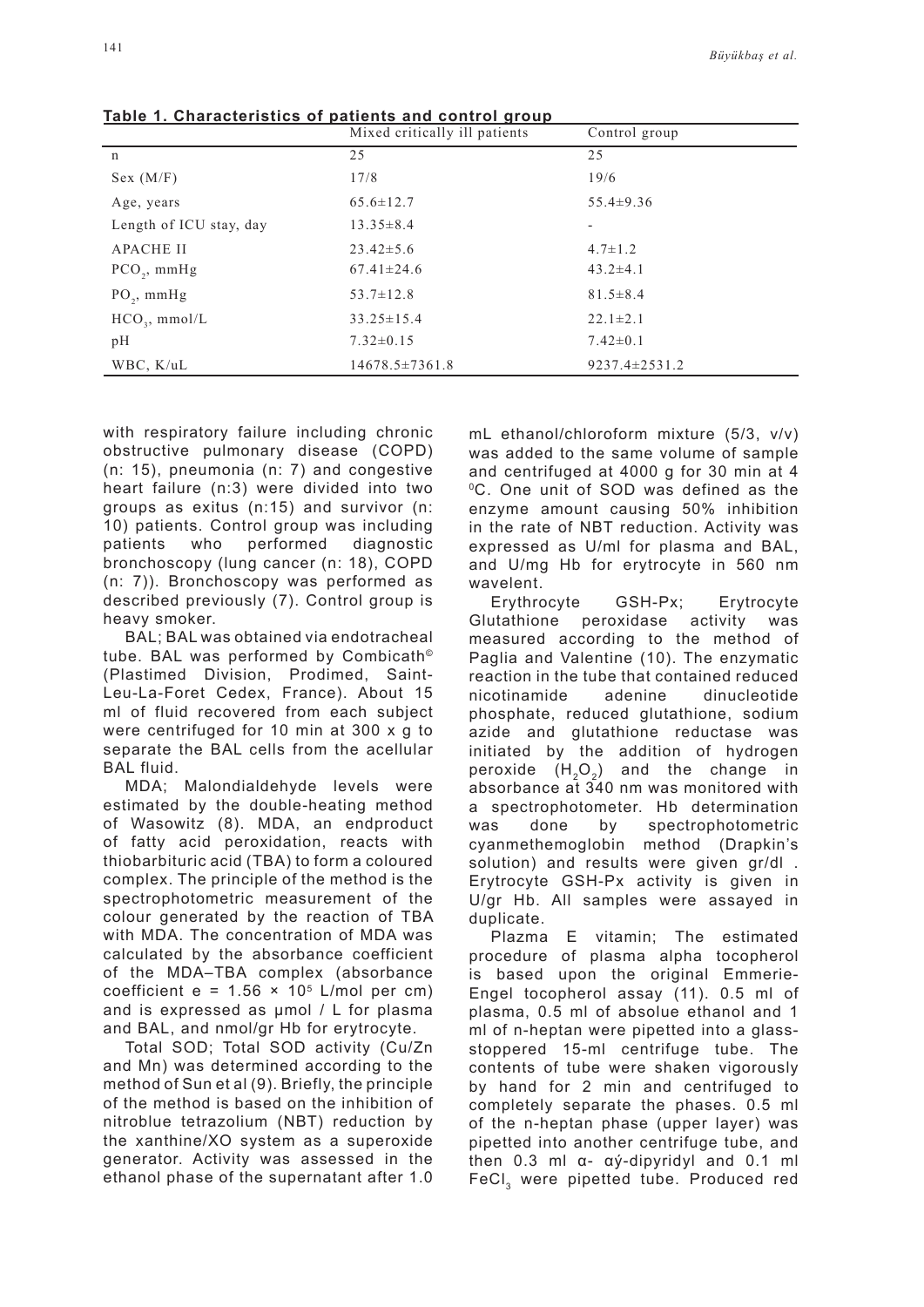| Table 2. Gilardcienstics of Exitus and Survivor patients | Exitus               | Survivor           |
|----------------------------------------------------------|----------------------|--------------------|
| $\mathbf n$                                              | 15                   | 10                 |
| Age, years                                               | $66.6 \pm 13.0$      | $62.4 \pm 8.09$    |
| Length of ICU stay, day                                  | $10.0 \pm 3.8$       | $21.7 \pm 11.5$    |
| Mortality rate, %                                        | $53.69 \pm 17.2$     | $33.9 \pm 19.5$    |
| <b>APACHE II</b>                                         | $25 \pm 5.2$         | $19.5 \pm 5.5$     |
| $PCO_{2}$ , mmHg                                         | $64.24 \pm 21.56$    | $75.35 \pm 33.5$   |
| $PO_2$ , mmHg                                            | $52.09 \pm 14.6$     | $57.7 \pm 6.8$     |
| $HCO3$ , mmol/L                                          | $33.25 \pm 15.4$     | $32.1 \pm 12.1$    |
| pH                                                       | $7.30 \pm 0.15$      | $7.37 \pm 0.13$    |
| WBC, K/uL                                                | $14678.5 \pm 7361.8$ | $14567 \pm 5531.2$ |

**Table 2. Characteristics of Exitus and survivor patients**

color was measured at 510 nm as %T. The results were given in µg/dl.

Plazma C vitamin; Plasma ascorbate levels were determined photometrically with 2,4-dinitrophenylhydrazine to form the red bis-hydrazone. Ascorbic acid in plasma is oxidized by Cu+2 to form dehydroascorbic acid, which reacts with acidic 2,4-dinitrophenylhydrazine to form a red bis-hydrazone, which is measured at 520 nm (12).

Uric acide; Uric acid in the plasma was measured using enzymatic spectrophotometric kit method (GD086500, Globe Diagnostics, Milan, Italy). Uric acid is transformed by uricase into allantoin and hydrogen peroxide which, under the catalytic influence of peroxidase, oxidizes the chromogen (4 aminopherazone/ESPT) to form a purple quinoneimine whose intensity of colour is proportional to the concentration of uric acid in the sample. The results were given in mg/dl.

Plazma NO; The levels of plasma NO were measured using colorimetric kit method (Cat. No. CM780001, Cayman Chemical Company, USA). The best index of total NO production is the sum of both NO2 – and NO3–. The Cayman Chemical Nitrate/Nitrite Assay Kit provides an accurate and convenient method for measurement of total nitrate/nitrite concentration in a simple two-step process. The first step is the conversion of nitrate to nitrite utilizing nitrate reductase. The second step is the addition of the Griess Reagents which convert nitrite into a deep purple azo compound. 3 Photometric measurement of the absorbance due to this azo chromophore accurately determines NO2 – concentration. The levels of plasma NO were given µM/ L.

### **RESULTS**

Table 1 shows characteristics of patients and control group. Table 2 shows characteristics of exitus and survivor patients. The mean MDA levels of plasma, erythrocyte and BAL fluid in mixed critically ill with respiratory failure were 1.61±0.41 µmol/L, 25.6±8.02 µmol/L and 1.29±0.29 µmol/L, respectively. The mean MDA levels of plasma, erythrocyte and BAL fluid in mixed critically ill with respiratory failure were higher than control group (1.39±0.31 µmol/L, 11.8±3.09 µmol/L and 0.94±0.32 µmol/L, respectively) (p<0.05, p<0.0001, p<0.01). The mean NO levels of plasma and BAL fluid in mixed critically ill with respiratory failure were 55.6±11.7 µM/L and 44.5±9.4 µM/L, respectively. The mean NO levels of plasma and BAL fluid in mixed critically ill with respiratory failure were higher than control group (33.95±8.4 µM/L and 27.16±6.8 µM/L, respectively) (p<0.0001 and p<0.0001).

Mean SOD levels of plasma, erythrocyte and BAL fluid in mixed critically ill with respiratory failure were 6.99±1.27 U/ml, 3.13±1.33 U/mg Hgb and 6.9±2.29 U/ml,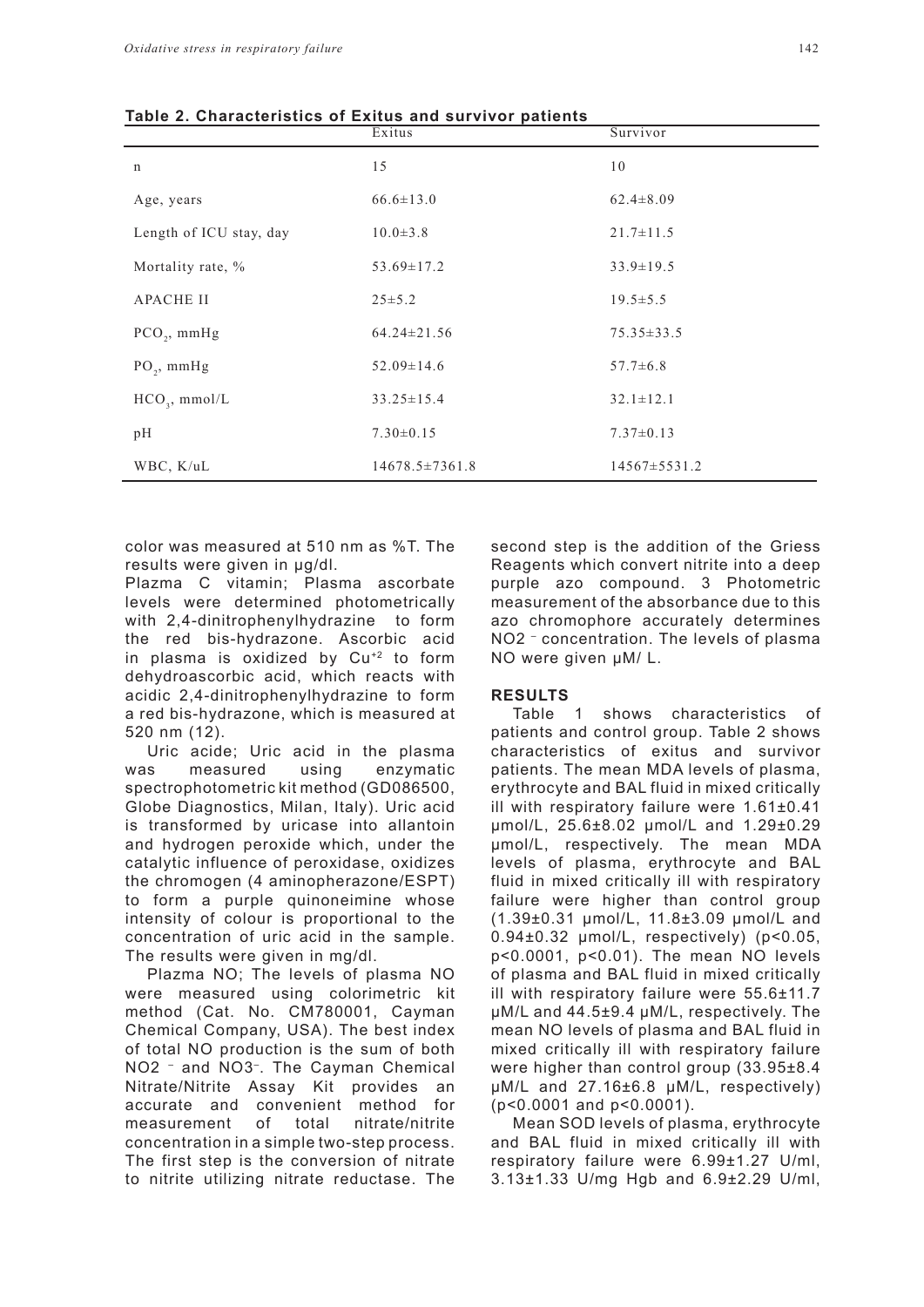| . <del>.</del>         | Exitus          | Survivor        |
|------------------------|-----------------|-----------------|
| $MDAp$ , $µmol/L$      | $1.62 \pm 0.37$ | $1.59\pm0.39$   |
| $NOp, \mu M/L$         | $53.7 \pm 10.9$ | $58.5 \pm 9.9$  |
| SODp, U/ml             | $7.46 \pm 0.73$ | $6.28 \pm 1.38$ |
| $C$ vitp, mg/dl        | $0.39\pm0.16$   | $0.42 \pm 0.2$  |
| Evitp, $\mu$ g/dl      | $0.58 \pm 0.17$ | $0.65 \pm 0.19$ |
| $UAp$ , mg/dl          | $4.6 \pm 1.5$   | $5.8 \pm 1.1$   |
| $MDAe$ , nmol/gr Hgb   | $24.2 \pm 6.5$  | $27.7 \pm 9.0$  |
| SODe, $U/mg$ Hgb       | $3.39 \pm 1.3$  | $2.7 \pm 0.4$   |
| $GSH-Pxe$ , $U/gr$ Hgb | $88.5 \pm 24.7$ | $85.2 \pm 9.4$  |
| $MDAlv, \mu mol/L$     | $1.29 \pm 0.3$  | $1.29 \pm 0.2$  |
| $NOlv$ , $\mu M/L$     | $44.5 \pm 8.0$  | $44.2 \pm 9.7$  |
| SODlv, U/ml            | $6.8 \pm 1.7$   | $7.1 \pm 2.4$   |

**Table 3. The mean levels of oxidants and antioxidants parameters in exitus and survivor patients.**

*p; plasma, e; erythrocyte, lv; lavage*

respectively. The mean SOD levels of plasma, erythrocyte and BAL fluid in mixed critically ill with respiratory failure were lower than control group (7.93±1.0 U/ml, 4.02±1.25 U/mg Hgb and 7.7±1.48 U/ml, respectively) (p<0.05, p<0.05, p<0.05). The mean of uric acid, vitamin C, vitamin E levels of plasma in mixed critically ill with respiratory failure were 4.94±1.52 mg/dl, 0.40±0.19 mg/dl and 0.61±0.18 µg/dl, respectively. The mean of uric acid, vitamin C, vitamin E levels of plasma in mixed critically ill with respiratory failure were lower than control group (7.35±2.03 mg/dl, 0.66±0.27 mg/dl and 1.09±0.31 µg/dl, respectively) (p<0.0001, p<0.01, p<0.0001).

Mean GSH-Px level of erythrocyte in mixed critically ill with respiratory failure was 87.2±22.5 U/gr Hgb. The mean of GSH-Px level of erythrocyte in mixed critically ill with respiratory failure was lower than control group (111.16±32.7 U/ gr Hgb) (p<0.05). In all parameters, there was no statistically difference as exitus and survivors in critically mixed patients (Table 3).

According to all data, oxidative stress was higher in mixed critically ill with respiratory failure than control group. Antioxidant status was lower in mixed critically ill with respiratory failure than control group.

## **DISCUSSION**

Oxygen-derive free radicals play an important role in the development of disease in critically ill patients. Oxidative stress during critical illness may be related to activation of phagocytes (neutrophils, monocytes, macrophages, eosinophils), production of NO, and release of iron and copper ions and metalloproteins. Critical illnesses, such as sepsis or acute lung injury (ALI)/acute respiratory distress syndrome (ARDS) are characterized by a severe production of ROS and other radical species with consequent oxidative stress (13).

The most frequently used method to assess lipid peroxidation is the measurement of thiobarbituric acidreactive substances (TBARSs) since MDA and other aldehydes react with thiobarbituric acid to give a pink fluorescent colour, which can then be measured. Several studies have confirmed the presence of increased TBARSs in patients with systemic inflammatory response syndrome and multiple organ failure (14,15). Bela et al. (16) reported that critically ill patients irrespective of the disease process indicated significantly very high serum levels of MDA at the time of admission. In an other study, the severity of illness by APACHE III was proportionally related to the degree of oxidative stress (17). In our study, the mean MDA and NO levels as evidences of oxidative stress were higher in patients with respiratory failure (RF) than control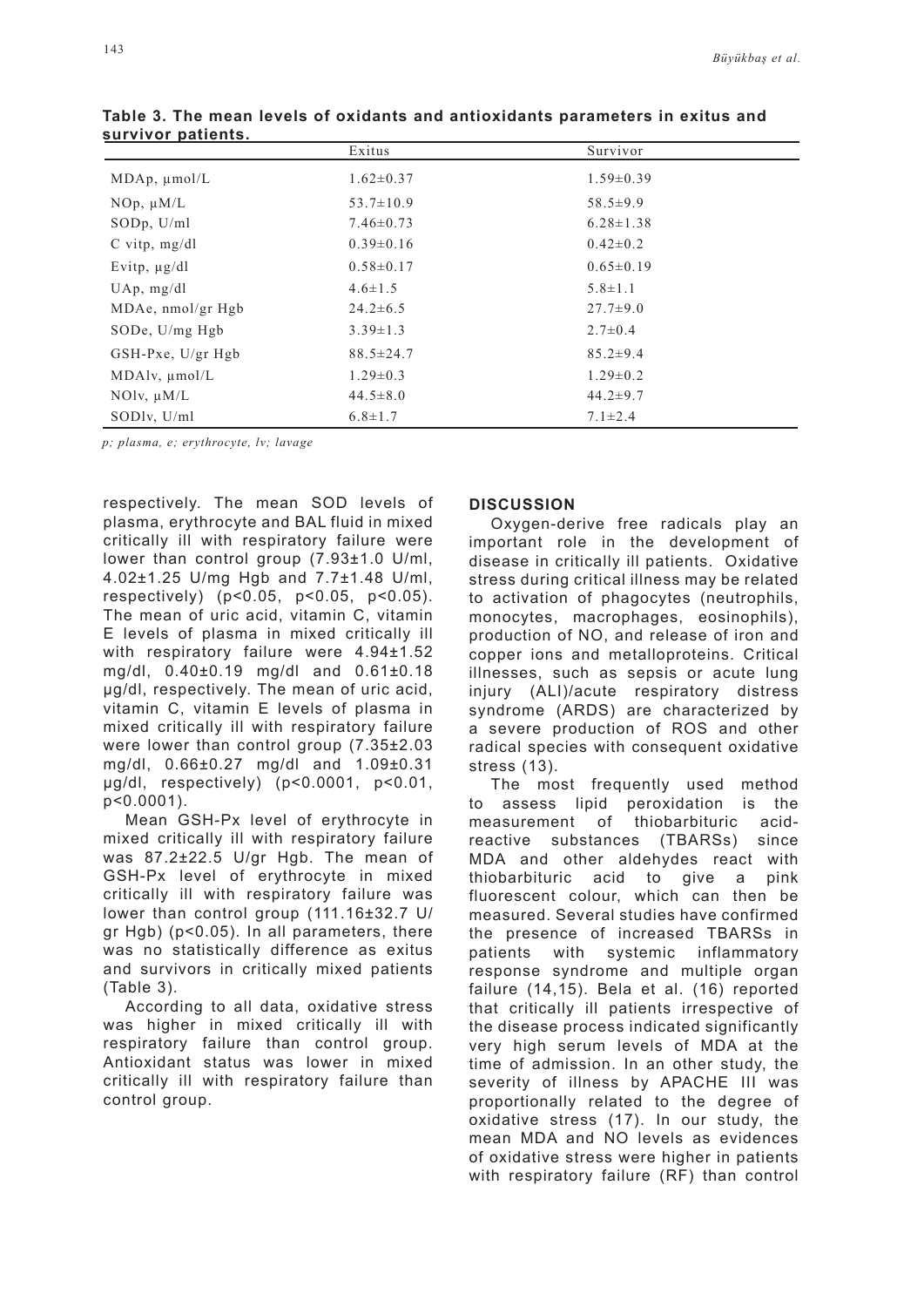group. APACHE II score and mortality rate were 23.4±5.7 and 48.0±19.5% in patients with RF, respectively. There is substantial experimental evidence that reactive oxygen species (ROS) and reactive nitrogen species (RNS) may be involved in pulmonary epithelial injury in a variety of pathologic situations. The induction of immune complex alveolitis in rat lungs results in increased alveolar epithelial permeability, which is associated with the presence of elevated concentrations of NO decomposition products in BAL fluid (18). Sittipunt et al (19) found that NO concentrations were significantly higher than normal in the BAL fluid from patients who were at risk for developing ARDS, as well as in the BAL fluid of those with ARDS. In patients who were at risk for ARDS, the NO concentration in BAL fluid was significantly higher than in healthy subjects (19). Sepsis results in a large increase in the production of nitric oxide and superoxide anions within body (20). Strand et al. (21) found a mean level of 144±39µmol/L in septic patients as compared to 20±3 µmol/L in control subjects. In an other study authors found similar findings (22). In our study, there were a patient with sepsis and two patients with ARDS. NO levels of serum and bronchial lavage fluid were higher in mixed critically ill patients than control group.

ROS are balanced by the activities of enzymes and other molecules called antioxidants, which delay or inhibit oxidation of a substrate. Endogenous antioxidant defences are both nonenzymatic (e.g. uric acid, glutathione, bilirubin, thiols and albumin) and enzymatic (e.g. superoxide dismutase, catalase and the glutathione peroxidase). In the normal subject the endogenous antioxidant defences balance ROS production (23,24).

There is a complex endogenous defense system designed to protect tissues from ROS/RNOS induced cell injury. Special enzymes such as superoxide dismutase, catalase, and glutathione peroxidase, glutathione, and vitamins form a network of functionally overlapping defense mechanisms. In critically ill patients there are reduced stores of antioxidant, reduced plasma or intracellular concentrations of free electron scavengers or cofactors, and decreased activities of enzymatic systems involved in the detoxifications of ROS in critically ill patients (25). The circulating antioxidant levels decrease rapidly after insult, trauma, or surgery and remain below normal levels for several days or even weeks (26).

In Bela's study, serum level of superoxide dismutase was lower in critically ill patients (16). Flaring et al. (27) found that plasma glutathione remains depleted in whole blood in ICU. Selected antioxidants were measured including plasma ascorbate, a major plasma antioxidant, and were significantly decreased in patients with ongoing ARDS when compared to healthy control subjects. Interestingly, the levels of α-tocopherol, an additional plasma antioxidant, were unchanged when the two groups were compared (28). Schorah et al (29). reported that lower levels of ascorbic acid in patients of critical care were associated with severity of the illness and were not prevented by parenteral nutrition with ascorbic acid. In our study, the levels of ascorbate and α-tocopherol in plasma were lower in mixed critically ill than control group. Another important antioxidant In our study, the levels of antioxidants (SOD, GSH-Px, Vit C, Vit E, and Uric acid) in plasma, erythrocyte and bronchial lavage were lower in mixed critically ill than control patients. In a study, samples of BAL fluid and epithelial lining fluid from patients with ARDS were analyzed for the presence of GSH, and levels of GSH were found to be decreased when compared to samples from healthy control subjects (30). In another study, levels of catalase were found to increase in patients with sepsis (31). In our study, levels of SOD in BAL fluid were decreased in mixed critically ill with respiratory failure when compared to those of control patients.

In conclusion, oxidative stress is a feature of most respiratory diseases, particularly when inflammation is prominent. Both an increase in ROS/RNS and depletion antioxidants are thought to contribute the pathogenesis of oxidative stress; however it is still unclear which species are the most active in respiratory failure. Decreasing of antioxidant levels (SOD, GSH-Px, Uric acid, Vit C and Vit E) in plasma, erythrocyte and BAL fluid was seen in mixed critically ill with respiratory failure when compared to control group. In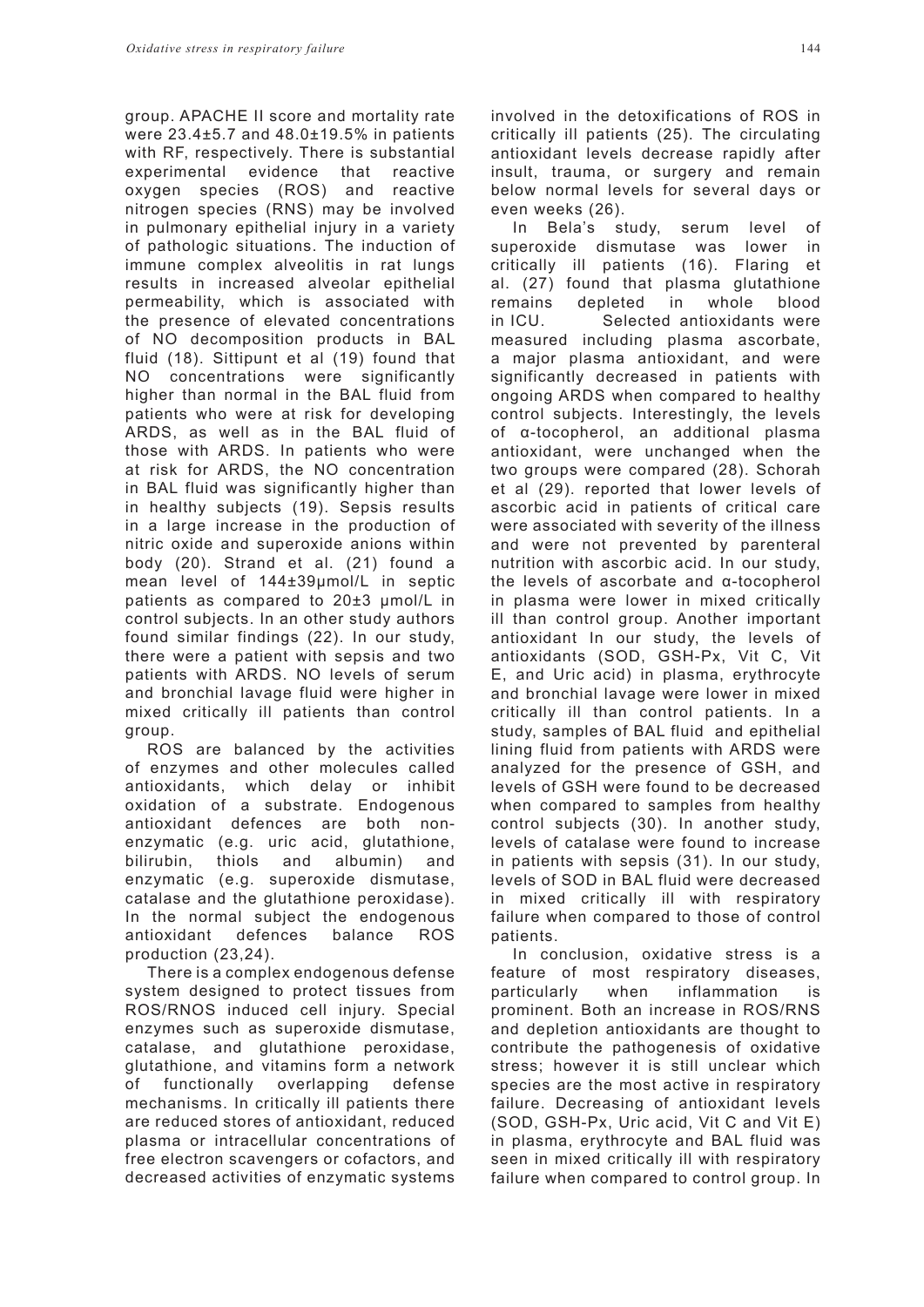parallel higher concentration of plasma, erythrocyte and BAL fluid oxidants (MDA and NO) was seen in mixed critically ill with respiratory failure when compared to control group. The imbalance of antioxidant and oxidants was related with high APACHE scores. Several antioxidants, alone or in combination, have been tested in different small randomized, double blind, placebo-controlled trials. However, antioxidant therapy may be useful in decreasing the mortality of respiratory failure. Clearly, additional studies in this area of research are needed.

#### **REFERENCES**

- 1. Kinnula VL, Crapo JD. Superoxide dismutases in the lung and human lung diseases. Am J Respir Crit Care Med 2003;167:1600-1619
- 2. Halliwell B, Gutteridge JMC. Free radicals in biology and medicine, 3rd ed. Oxford: Oxford University Press; 1999
- 3. Bowler RP, Crapo JD. Oxidative stress in airways; is there a role for extracellular superoxide dismutase. Am J Respir Crit Care Med 2002;166:S38-S43
- 4. Rahman I, Biswas SK, Kode A. Oxidant and antioxidant balance in the airways and airway diseases. Eur J Pharma 2006;533:222-239
- 5. Gutteridge JM, Mitchell J. Redox imbalance in the critically ill. Br Med Bull 1999;55:49- 75
- 6. Oldham KM, Bowen EP. Oxidative stress in critical care: is antioxidant supplementation beneficial. J Am Diet Assoc 1998;98:1001- 1008
- 7. Sokolowsly JW, Burgher LW, Jones FL, Patterson JR, Selecky PA. Guidelines for fiberoptic bronchoscopy in adults. Am Rev Respir Dis 1987;136:1066
- 8. Wasowicz W, Neve S, Peretz A: Optimized steps in fluorometric determination of thiobarbituric acid-reactive substances in serum: Importance of extraction pH and influence of sample preservation and storage. Clin Chem 1993; 39:2522-2526.
- 9. Sun Y, Oberley LW, Ying L:A simple method for clinical assay of superoxide dismutase. Clin Chem 1988; 34:497-500.
- 10. Paglia DE, Valentine WN. Studies on the quantitative and qualitative characterisation of erythrocyte glutathione peroxidase. J Lab & Clin Med 1967; 70:158-169.
- 11. Hashim SA, Schuttringer GR. Rapid determination of tocopherol in marco- and microquantities of plasma. Results obtained in various nutrition and metabolic studies. Am J Clin Nutr. 1966;19(2):137-45.
- 12. Omaye ST, Skala JH, Jacob RA. Plasma ascorbic acid in adult males: effects of depletion and supplementation. Am J Clin Nutr. 1986;44(2):257-64.
- 13. Geoghegan M, McAuley D, Eaton S, Powell-Tuck J. Selenium in critical illness. Curr Opin Crit Care 2006;12:136-141
- 14. Gutteridge JM, Mitchell J. Redox imbalance in critically ill. Br Med Bull 1999;55:49-75
- 15. Motoyama T, Okamoto K, Kukita I et al. Possible role of increased oxidant stress in multiple organ failure after systemic inflammatory response syndrome. Crit Care Med 2003;31:1048-52
- 16. Bela P, Bahl R, Sane AS et al. Oxidative stress status: possible guideline for clinical management of critically ill patients. Panminerva Med 2001;43(1):27-31
- 17. Alonso de Vega JM, Diaz J, Serrano E, Carbonell LF. Plasma redox status relates to severity in critically ill patients. Crit Care Med 2000;28:1812-4
- 18. Mulligan MS, Hevel JM, Marletta MA et al. Tissue injury caused by deposition of immune complex is L-arginine dependent. Proc Natl Acad Sci USA 1991;88:6338-42
- 19. Sittipunt C, Steinberg KP, Ruzinski JT et al. Nitric oxide and nitrotyrosine in the lungs of patients with acute respiratory distress syndrome. Am J Respir Crit Care Med 2001;163:503-10
- 20. Taylor DE, Ghio AJ, Piantadosi CA. Reactive oxygen species produced by liver mitochondria of rats in sepsis. Arch Biochem Biophys 1995; 316:70-6
- 21. Strand OA, Leone A, Giercksky KE et al. Nitric oxide indices in human septic shock. Crit Care Med 2000;28:2779-85
- 22. Dhillon SS, Mahadevan K, Bandi V, Zheng Z, Smith W, Rumbaut RE. Neutrophils, nitric oxide, and microvascular permeability in severe sepsis. Chest 2005;128:1706-12
- 23. Halliwell B, Gutteridge JM. The antioxidants of human extracellular fluids. Arch Biochem Biophys 1990;280:1-8
- 24. Wendel A. Enzymatic basis of detoxification. Vol.1 New York: Academic Press, 1980. pp. 333-53
- 25. Therond P, Bonnefont-Rousselot D, Davit-Spraul A, Conti M, Legrand A. Biomarkers of oxidative stress: an analytical approach. Curr Opin Clin Nutr Metab Care 2000;3:373- 84
- 26. Metnitz PGH, Bartens C, Fischer M, Fridrich P, Steltzer H, Druml W. Antioxidant status in patients acute respiratory distress syndrome. Intensive Care Med 1999;25:180-5
- 27. Flaring UB Rooyackers OE, Hebert C, Bratel